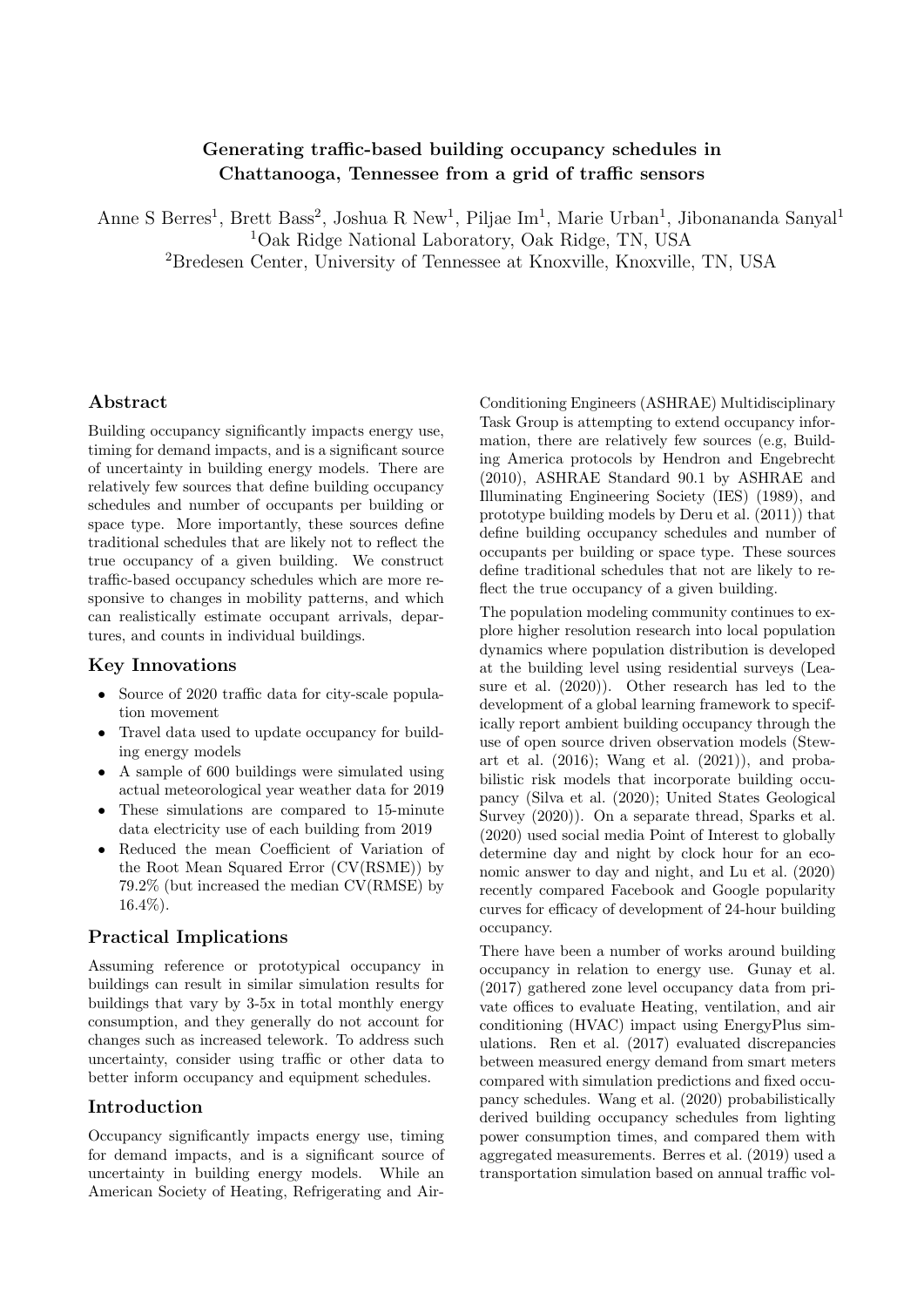umes, as well as more detailed data by day of week [\(Berres et al.](#page-6-2) [\(2019\)](#page-6-2)). They determine agent arrivals and departures based on the simulated vehicle trajectories, and assign the vehicle drivers to the surrounding buildings using a quadtree-based approach for faster performance. Similar works were presented by [Qu et al.](#page-7-12) [\(2020\)](#page-7-12) and [Alharin et al.](#page-6-3) [\(2020\)](#page-6-3). This provided promising results, however, since these approaches were based on annual travel information, they cannot model traffic impact, or the recent increase in telecommuting behavior.

In this work, we bridge this gap by using measured traffic data for each day, which provides travel information with much higher fidelity, and at a much higher spatial resolution where intersection-level traffic sensing is available.

# Methodology

Traditional building occupancy schedules have very harsh transitions from hour to hour, whereas actual occupancy changes more smoothly in large commercial buildings. Local commute differences, traffic impacts, and quarantine work patterns lead to significant variations in occupancy. With a mobilityinformed approach to building occupancy, it is possible to not only generate more realistic building occupancy schedules from historic traffic data, but also to update them in real-time as the traffic sensors provide continuous updates on the state of the traffic system, traffic jams on the adjacent highways, travel times, and vehicle load on city roads. In the future of smart buildings, this could be used to project changes in arrival times, and preemptively activate or better manage energy-consuming appliances within a building to match the projected level of occupancy. It could also be used to inform population modeling used by emergency responders about actual impacted populations at a given time during disasters.

Over the past few years, cities have become increasingly smart and well-connected. Modern sensing technologies are becoming more widespread, and cities are starting to see the merit of obtaining detailed information about city traffic at the intersection level without expending personnel to perform tedious and expensive manual traffic counts. With an ever-increasing density of such sensors, this data is becoming relevant beyond the domain of traffic engineering. This new data is a great opportunity for obtaining information about population movements at an aggregate (i.e. anonymized) level. It is also much less expensive to obtain, and less sensitive to handle than Global Positioning System (GPS) traces of phones or vehicles. Figure [1](#page-2-0) provides an overview of our workflow, and it serves as a guide through this section. The workflow is split into two parts (indicated by arrows), with one part starting from traffic count data (left column), and the other part starting from building geometries (right column).

### Data Sources

Our approach requires a variety of data sources:

- Traffic Data: We collect traffic data from GridSmart sensors which are placed on 96 of Chattanooga's 334 signalized intersections. In the downtown area, 45 sensors are forming a wellconnected network. Each sensor uses a fish-eye camera to detect and record every vehicle that travels through the intersection.
- Building metadata: All building metadata was aggregated and processed to generate building energy models, simulated on high performance computing resources, and analyzed as part of the "Automatic Building Detection and Energy Model Creation" (AutoBEM) software suite [\(New et al.](#page-7-13) [\(2018\)](#page-7-13)).
- Building electricity: The Electric Power Board (EPB) of Chattanooga, TN provided 15 minute, whole-building, electricity use data from advanced metering infrastructure for each building during calendar year 2019.
- Prototype building models: Prototype building models are a set of models for 16 building types that represent much of the built environment. Current models represent about 75% of US commercial buildings [\(U.S. Department of](#page-7-14) [Energy](#page-7-14) [\(2019\)](#page-7-14)). The prototype building model schedules are used as a baseline for comparison to the traffic-based schedules produced here.
- Weather files: The authors purchased (actual) Meteorological Year (MY) weather files from the nearest airport with meteorological variables corresponding to calendar year 2019.

### Building data preparation

The EPB service area is modeled as a whole using the AutoBEM framework [\(New et al.](#page-7-13) [\(2018\)](#page-7-13)); a collection of methods, data sources, and algorithms to generate and simulate building energy models. Building geometries were selected from the Chattanooga region from Microsoft's data-set of more than 125 million buildings across the United States, [Microsoft](#page-7-15) [\(2018\)](#page-7-15). Building heights were found using Light Detection and Ranging (LiDAR) of the region. These two features provide a general shape to the building. Assignment of a prototype building type and vintage to each individual building filled the remaining parameters required for building energy modeling such as HVAC type, insulation, glazing fraction, occupancy (stock), etc. The prototype buildings were assigned to each individual building by comparing simulated electricity results to measured electricity for each building [\(Garrison et al.](#page-7-16) [\(2019\)](#page-7-16)). The buildings are generated using OpenStudio [\(U.S. Department of Energy](#page-7-17) [\(2020b\)](#page-7-17)) and simulated using EnergyPlus [\(U.S. De](#page-7-18)[partment of Energy](#page-7-18) [\(2020a\)](#page-7-18)). The EPB service area is substantially bigger than the area covered by traffic lights (especially those with the traffic sensors),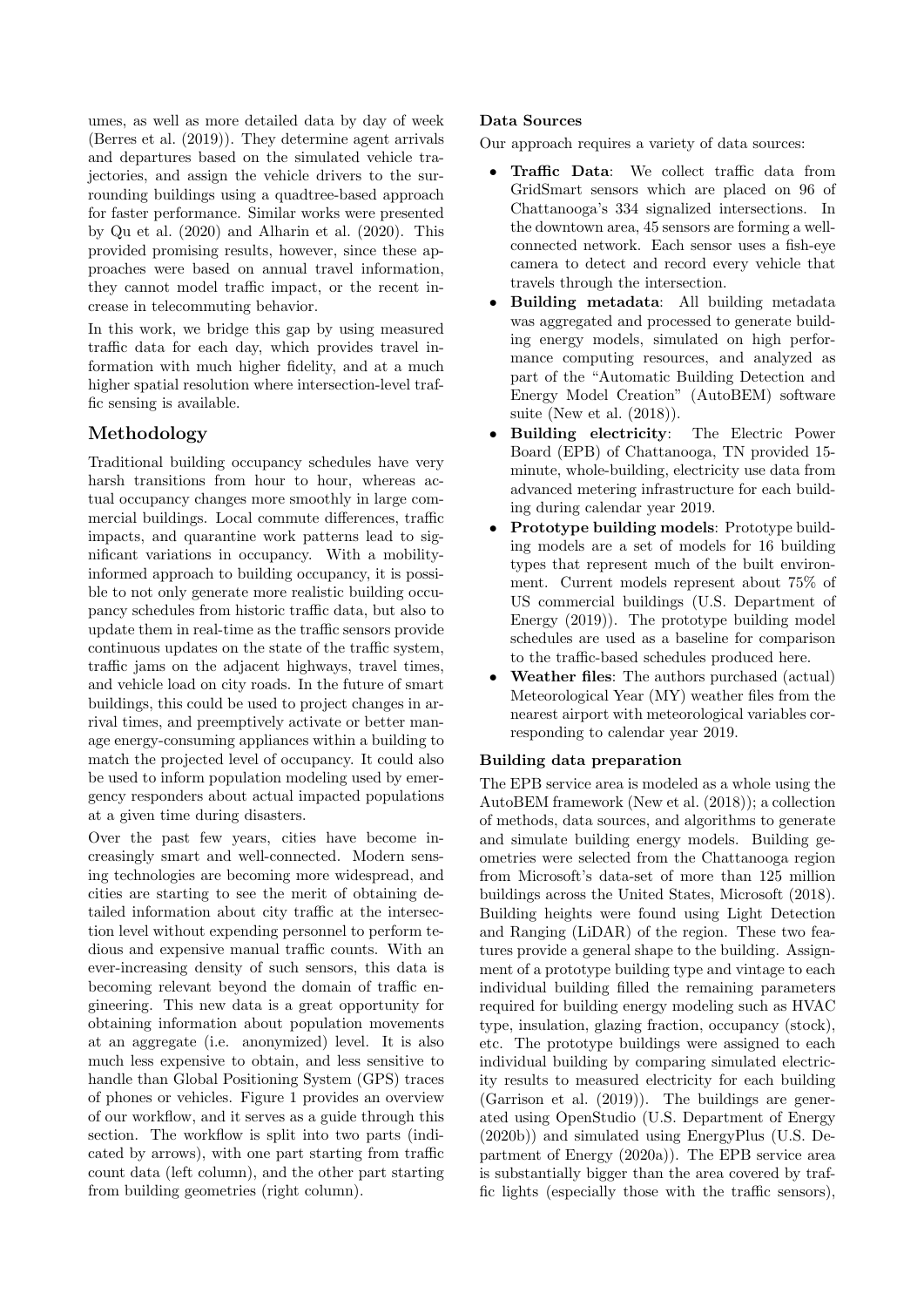<span id="page-2-0"></span>

Figure 1: An overview of the methodology presented in this paper, guided by the data workflow.

and Voronoi cell. We eliminate buildings which are outside reasonable walking distance.  $illustrates the building we$ intersections, based on their Voronoi cells. If the building footprint intersects with multiple cells, the building by 1.67, the average number of occupants per vehicle, to reflect the number of prospective building occupants. The right-hand side of the figure,  $(f)$ - $(h)$ , illustrates the building workflow: each building is assigned to all nearby area is assigned proportionally to the different intersections based on the amount of overlap between footprint The left-hand side of the figure,  $(a)-(d)$ , illustrates the traffic data workflow: the data is collected from sensors, and connected through a topological model. Based on vehicle turning movements, we determine the number if vehicles entering the link between two intersections, and the vehicles leaving the link. The difference in vehicles is assigned to the two intersections, relative to their available building space. The vehicle counts are multiplied

intersection are distributed to its assigned buildings (partial or full) based on the available building area. Finally, the two workflows join at the bottom of the figure  $(e)$ : the prospective building occupants for each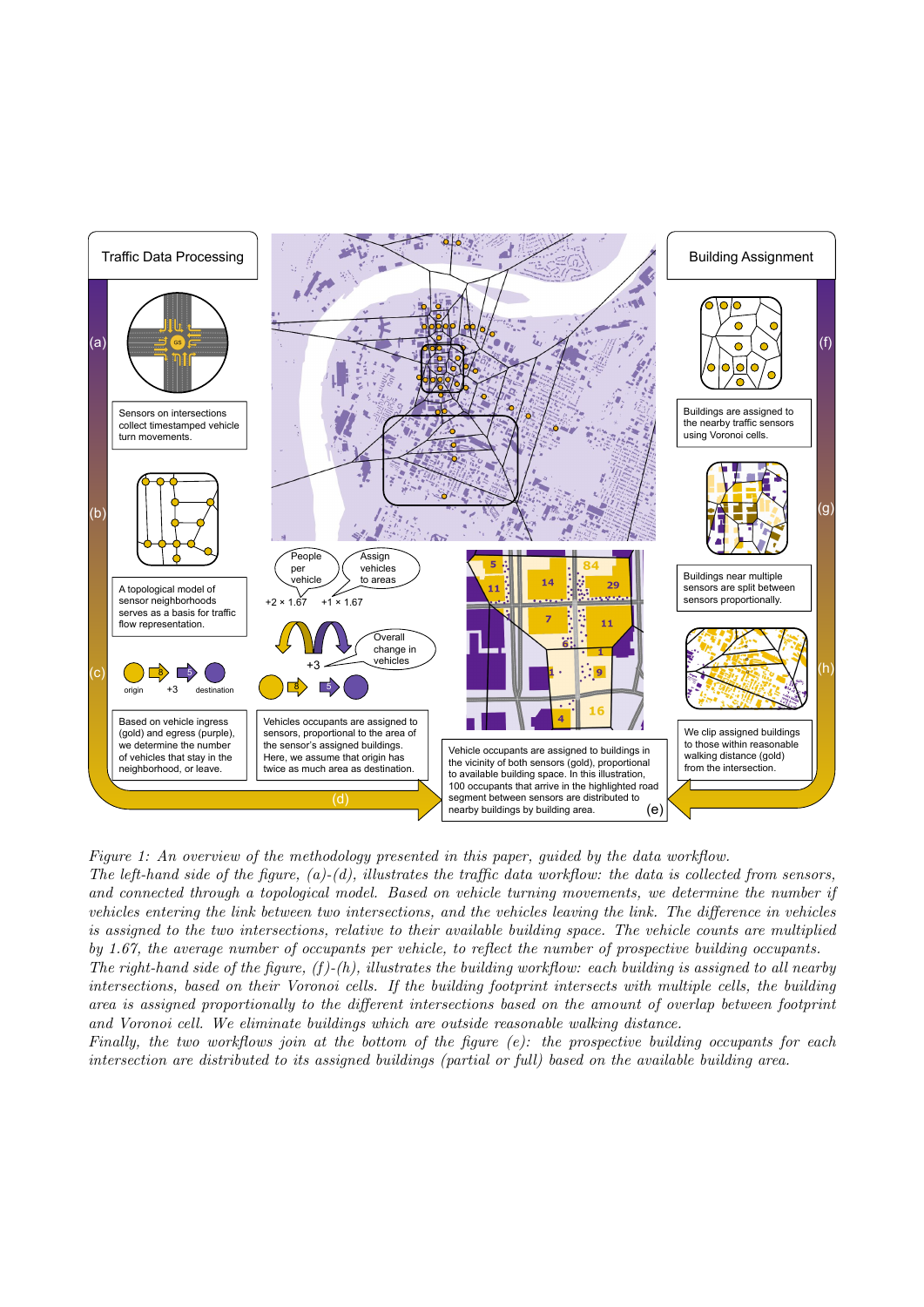of more than 178,000 buildings. We clip the extent of the buildings down to those that are broadly near downtown Chattanooga. This step results in a total of 1,893 buildings which are considered in the following steps. These building energy models were then edited to utilize custom occupancy schedules using the eppy Python module [\(Santosh et al.](#page-7-19) [\(2016\)](#page-7-19)).

#### Traffic data preparation

First, we download data for every day of 2020, and process it using an improved version of the official Python Library by [GridSmart](#page-7-20) [\(2021\)](#page-7-20). This creates tables for each day and intersection, which contain each vehicle's timestamped information on approach and turn direction, as illustrated in Figure [1\(](#page-2-0)a). In traffic engineering terminology, a vehicle approaching an intersection from the South is considered to be "Northbound," meaning that its trajectory is facing North. To obtain a more intuitive nomenclature for further use, we transform the data such that the outcome provides us with origin and destination  $(O/D)$ direction. For example, a Northbound that turns left has its origin in the South and destination in the West. Each vehicle's turning movement is represented by an O/D pair. Finally, we compile hourly aggregates of distinct O/D pairs for each intersection.

#### Topological model for traffic flow

The objective of this work is to determine occupancy data based on traffic. To satisfy this objective, we have to find out how many vehicles that enter an area stay in this area, and how many of them simply travel through. Therefore, we build a topological model which mirrors the sensor neighborhoods. For each sensor in our area of interest (downtown Chattanooga), we add the nearest neighbor in each direction, if such a neighbor exists. These neighbors can be on the neighboring intersection, or a few intersections away if there are no closer sensors. This topological model of the network ( $Figure 1(b)$  $Figure 1(b)$  $Figure 1(b)$ ) serves as a basis to determine traffic flow between sensors, as shown in Figure [1\(](#page-2-0)c). In this example, eight vehicles leave the yellow origin sensor, but only five vehicles arrive at the destination sensor. Three vehicles stayed behind in the area, and the vehicle occupants can be added to nearby buildings. If this number is negative, we remove occupants from buildings accordingly.

#### Assigning buildings to intersections

Each building is assigned to the closest intersection sensor (Figure [1\(](#page-2-0)f)). Voronoi diagrams are a computational geometry approach [\(De Berg et al.](#page-7-21) [\(1997\)](#page-7-21)) which yields cells that contain all the points which belong to each node (sensor), i.e. points which are closer to their node than to any other node. To assign buildings to intersections, we determine which buildings are part of each intersection's Voronoi cell. As there are many large buildings and relatively small city blocks in downtown Chattanooga, we allow buildings to be associated with multiple intersections. This

determination is made in a two-step procedure. First, we check which Voronoi cells the vertices of each building footprint falls into. Then, we determine the intersection of the building footprint with the Voronoi cell, and we compute the area of the building section that is assigned to the cell. A visual representation of this assignment is shown in Figure  $1(g)$ .

As some of the Voronoi cells are large due to a decrease in sensor density outside of downtown, we require the buildings to be within a reasonable walking distance. Based on available parking spaces, we chose a distance of 3-4 city blocks as a threshold. This reduced the number of buildings considered in this approach to 1,336. Figure [1\(](#page-2-0)f) illustrates this threshold, using gold for buildings within sensor range, and purple for buildings outside the sensor range.

Finally, we ensure that we do not duplicate any buildings. We address this by assigning appropriate fractions of building area to the intersections they are assigned to, as seen in Figure [1\(](#page-2-0)h). E.g., if  $40\%$  of a 1000 m<sup>2</sup> building footprint intersect a cell, we only add 400 m<sup>2</sup> to this cell's available building area.

One of the key advantages of this method is that it suffices to compute the mapping between intersection sensors and buildings once. This step produces multiple outputs: a two-way mapping between buildings and intersections (for fast look-up), available total building area per Voronoi cell, and each building's partial areas for the Voronoi cells it intersects.

#### Assigning vehicle occupants to intersections

We take this intermediate step to assign the ingress and egress we determined through traffic flow analysis to the intersections. As the traffic flow is determined between pairs of intersections, occupants of incoming or departing vehicles should be distributed between both intersections. We split the number of arriving and departing vehicles according to the available building area at each intersection, as determined in the previous step. This allows us to account for different building sizes and gives us flexibility in building assignments. For example, in Figure  $1(d)$ , the origin intersection has twice as much building area as the destination, therefore the three vehicles are split into two for the origin and one for the destination.

Furthermore, we have to account for the number of vehicle occupants. According to a report by the [Ve](#page-7-22)[hicle Technologies Office](#page-7-22) [\(2018\)](#page-7-22), the average vehicle in the United States has 1.67 occupants. While vehicle occupancy varies by demographic, we do not have sufficient data to support differentiation. Therefore, we use a multiplier of 1.67 to convert from the number of vehicles to the number of vehicle occupants.

#### Assigning occupants to buildings

Within each intersection's Voronoi cell, we distribute vehicle occupants to the surrounding buildings. As in previous steps, we assign vehicle occupants to build-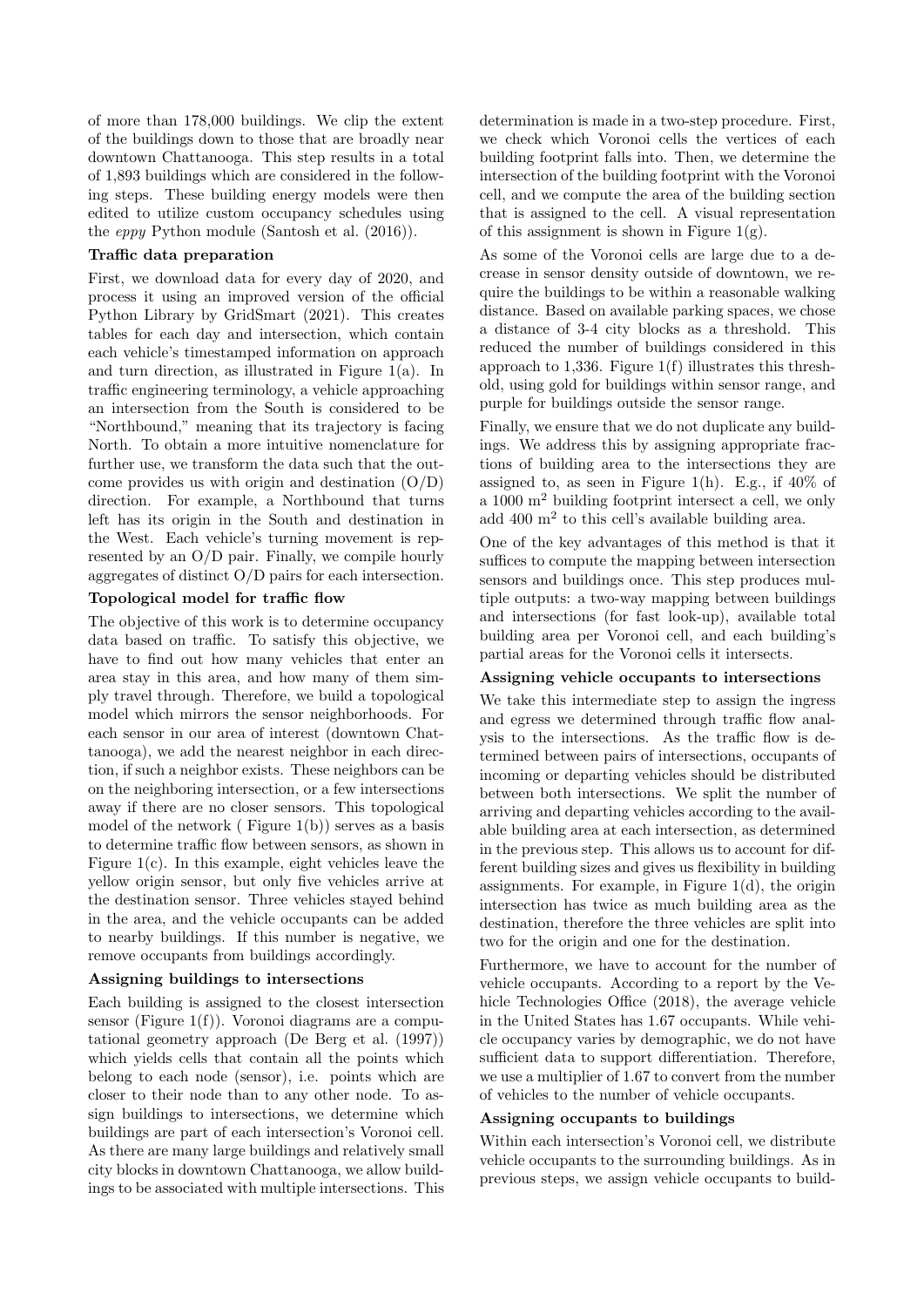ings according to the area of the fraction of the building that lies inside in the Voronoi cell in relation to the overall available building area. Figure  $1(e)$  illustrates both of these steps for the vehicle occupants from one road segment (light gray) between neighboring sensors. The Voronoi cells corresponding to this segment are colored gold, whereas surrounding cells are colored purple. We assume that 100 vehicle occupants arrive on this road segment (purple dots), and enter the surrounding buildings. The southern cell only has about 16% of the available building area between the two cells. Therefore, we assign 16 occupants to the southern cell, and 84 occupants to the northern cell (please note that rounding is only performed for illustrative purposes). This is also indicated by the large gold numbers inside of each cell.

Within each cell, we distribute the occupants between buildings according to the available building area of each building in the cell, relative to the total available building area of the cell. For instance, the top right golden building contains 35% of the available building area in this Voronoi cell (please note that the building footprint does accurately reflect the available area for multi-story buildings). This means that we assign  $0.35 \cdot 84 \approx 29$  occupants to this building. We indicate the number of occupants by a purple number on the footprint of each building section. For example, the large building in the right has 11 occupants that are assigned from the northern intersection, and one occupant that is assigned from the southern intersection. Finally, we sum up the occupancy of all building parts in different cells at each time step to obtain the number of occupants for every building at each time.

## Creating building occupancy schedules

To create occupancy schedules, we need the timestamped occupancy for each time step. We begin by collecting the hourly occupancy totals for each building. Then, we find the largest value of the timeseries of each building to serve as its maximum occupancy. Then, the hourly totals are divided by the maximum occupancy to obtain relative occupancy (between 0 and 1). Last, we produce one file per building which contains hourly occupancy for each hour of the year. All produced files from this step are used by Energy-Plus to adjust occupancy for the simulation.

#### Handling data quality issues

There are different causes for data quality issues or incompleteness, such as sensor age (new sensors have less data), power outages, sensor configuration issues (changes or distorted data), or sensor malfunction. We address data gaps by filling in data from the nearest similar days. Due to the variations between different days of the week, this is limited to the same day of the week, and due to seasonality, we further limit this to days that are at most four weeks offset from the missing day. If the missing data cannot be replaced by such days, we skip the corresponding intersection.

In these instances, we fall back on a standard occupancy schedule. To address distorted traffic counts, we rescale the incoming and outgoing traffic such that the overall number of vehicles balances out over the course of each day. This was necessary as some intersections have consistently higher traffic counts than others without plausible cause. While this is not optimal for building occupancy, it can be very helpful information for traffic engineers to further optimize the sensor configuration.

#### Results

In order to evaluate the traffic-based occupancy schedules, we compare their performance in simulating accurate building energy use to that of stock occupancy schedules. To perform this comparison, we set up two simulations which are identical in all aspects except the occupancy schedule. We then compare the simulated energy use for each simulation with measurements for an entire year of data.

#### Simulations

Previous work had assimilated several sources of building-specific data including building footprints, heights, building types, and other characteristics for the eight-county service territory of EPB. These building energy models were simulated using MY weather data for 2019 from the nearest airport, so this study does not account for microclimate variations. DOE's whole-building flagship simulation engine, EnergyPlus, was used for these simulations which runs primarily single-threaded on desktops without the ability to leverage multi-core Central Processing Units (CPUs) or Graphical Processing Units (GPUs) for most of the physics-oriented computations. Over 150,000 buildings were simulated on Argonne Leadership Computing Facility's (ALCF) Theta supercomputer, currently ranked the world's 39th most powerful supercomputer and one of the top utilizing primarily CPUs, rather than GPUs, for its computing performance. EPB provided 15-minute electricity use for each building for the entire year of 2019. However, many of the traffic sensors we use are new and were not yet in place for large parts of 2019, or were still under calibration. Therefore, we use more recent 2020 data. This choice has the obvious shortcoming that 2020 was an unusual year, however, it is also a chance to explore the resulting differences. To align the data for the two years, we use 365 days of traffic data from December 31, 2019 to December 29, 2020. This corrects the offset in the day of the week, and it accounts for the leap day. We set up EnergyPlus using 2019 climate data. We use stock occupancy schedules for the control simulation, to compare with a simulation using traffic-based occupancy schedules. The traffic-based occupancy schedules regulate the people, lighting, and interior equipment of the building energy models. It is worth noting that the building types assigned to each building were de-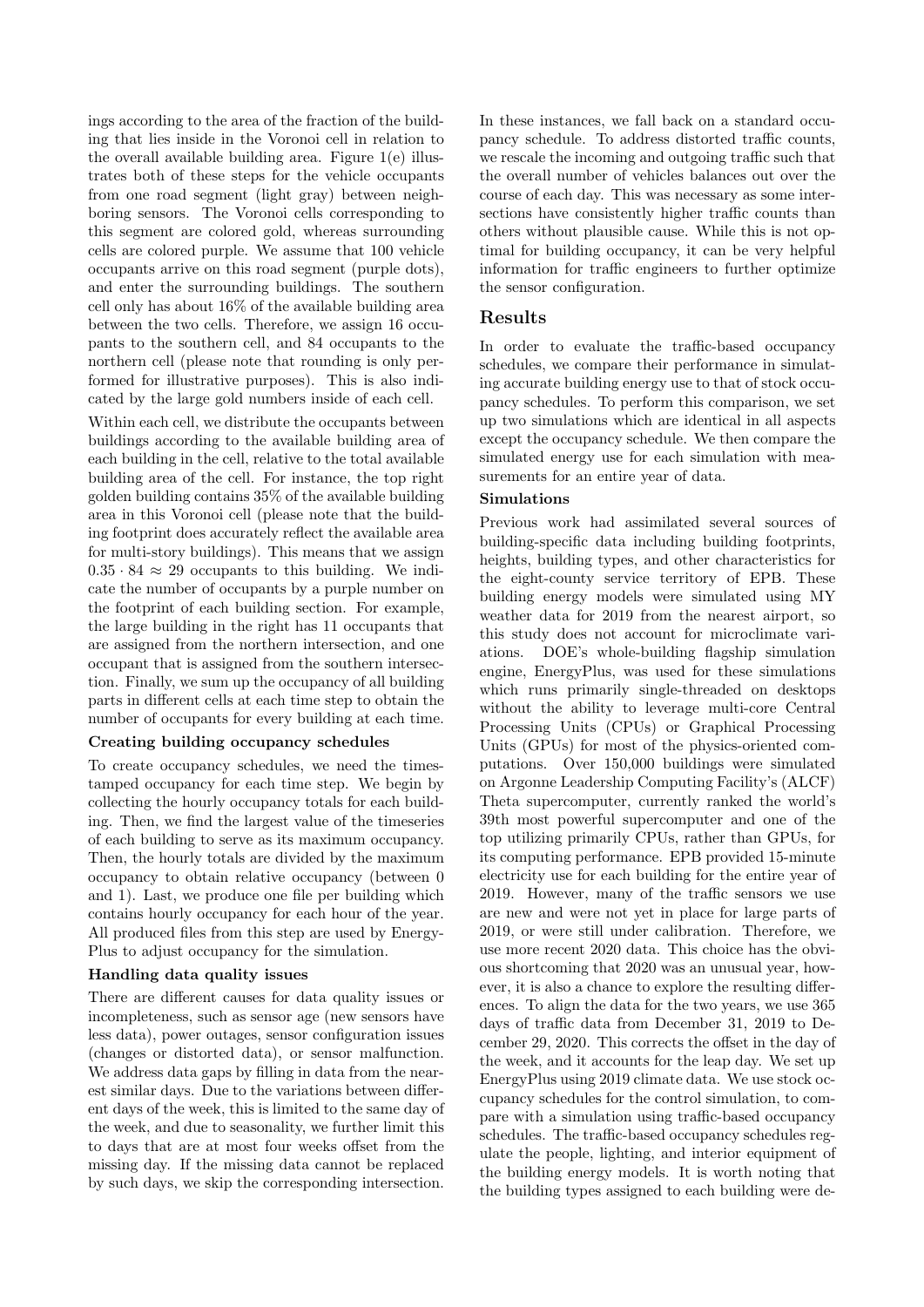<span id="page-5-0"></span>

Figure 2: Comparison of errors between simulations using stock occupancy schedules and trafficbased schedules.

termined by classifying buildings based on their electricity use signatures in previous analyses, and they are consistent between the two simulations. This does not always reflect the building's actual building use, but it improves the match of electricity profiles between simulations and measured data.

#### Comparison metrics

We compare the outputs of both simulations with the measured data. For this comparison, we use the CV(RSME). This is a quantitative metric used for building energy modeling that measures uncertainty in the model compared to real data. The CV(RMSE) for  $N$  data points (e.g. number of time steps for each building) is computed as  $CV(RMSE)$  =  $\frac{1}{\bar{Y}}$  $\sqrt{\frac{\sum_{i=1}^{n}(Y_i-\hat{Y})^2}{N}}$  where  $\hat{Y}$  is the simulated energy, Y is the measured energy, and  $\overline{Y}$  is the mean value of the measurements.

In the following, we will discuss the results of these comparisons. Figure [2](#page-5-0) shows a comparison of the CV(RSME) between the simulation using stock occupancy schedules (left) and the simulation using traffic-based occupancy schedules (right). While the median error of the two simulations is quite similar for most building types, the standard deviations (whiskers) and confidence intervals (boxes) change noticeably between the two. Outliers were omitted from the charts for better legibility. The schedules for restaurants shows the most visible difference, with a median of 52 for stock schedules compared to 21 for traffic-based schedules. This constitutes an improvement of 59.6%. This implies that the stock occupancy schedules do not accurately represent the actual schedule of these restaurants. Large and small hotels have noticeably higher errors, which can be explained by a reduction in travel, and therefore reduced hotel visits.

A closer look at the individual scatterplots in Figure [3](#page-5-1) reveals more insights about the differences between the two simulations. These scatterplots contrast the errors of the two simulations against each other at the individual building level. Data points above the diagonal indicate a lower error for traffic-based schedules, data points below indicate a higher error for traffic-

<span id="page-5-1"></span>

Figure 3: Comparison of errors between simulations using stock occupancy schedules and trafficbased schedules. For better comparability, the axes were limited to the interesting areas.

based schedules. Data points on the diagonal have the same error in both simulations. Some outliers on the diagonal have been cut off to provide a better view of the data points that we are trying to compare.

Traffic-based occupancy schedules generally performed better than stock occupancy for small hotels. For high-rise and mid-rise apartment buildings, both schedules had some buildings in which they outperformed the other. For high-rise apartments, this relationship is balanced, whereas for mid-rise apartments, stock schedules tended to perform better than travelbased occupancy schedules. This can in part be explained by the changes in teleworking across the population due to COVID-19 in 2020, which resulted in a change in commute patterns. Restaurants, hotels, and hospitals all had very few buildings with substantial differences in performance between the simulations. Finally, residential buildings had an extremely wide range in errors. The distribution of errors (and differences between errors of the two simulations) is very even. Overall, we found that while the median error increases by 16.4% for traffic-based schedules (stock: 95.1, traffic 110.7), the mean error decreases by 79.2% (stock: 698.7, traffic 145.5). While it is difficult to decide which of the two is better, the authors believe that a reduction in mean error (fewer large outliers or outliers with smaller error) can still be considered an improvement. We expect that a comparison with 2020 electricity consumption data will yield more favorable results.

The differences in results are not as large as one might expect due to two reasons. First of all, the mismatch in years creates an obvious hurdle, which we have minimized by aligning the data by day of the week. More importantly, the impact of COVID-19 further distorts the results.

# COVID-19 impact

In order to gain a better understanding of error, we examine the fluctuation of error over time. As Figure [4](#page-6-4) demonstrates, the error fluctuates dramatically during key timeframes on the COVID-19 timeline [\(Tennessee Office of the Governor](#page-7-23) [\(2021\)](#page-7-23)). The first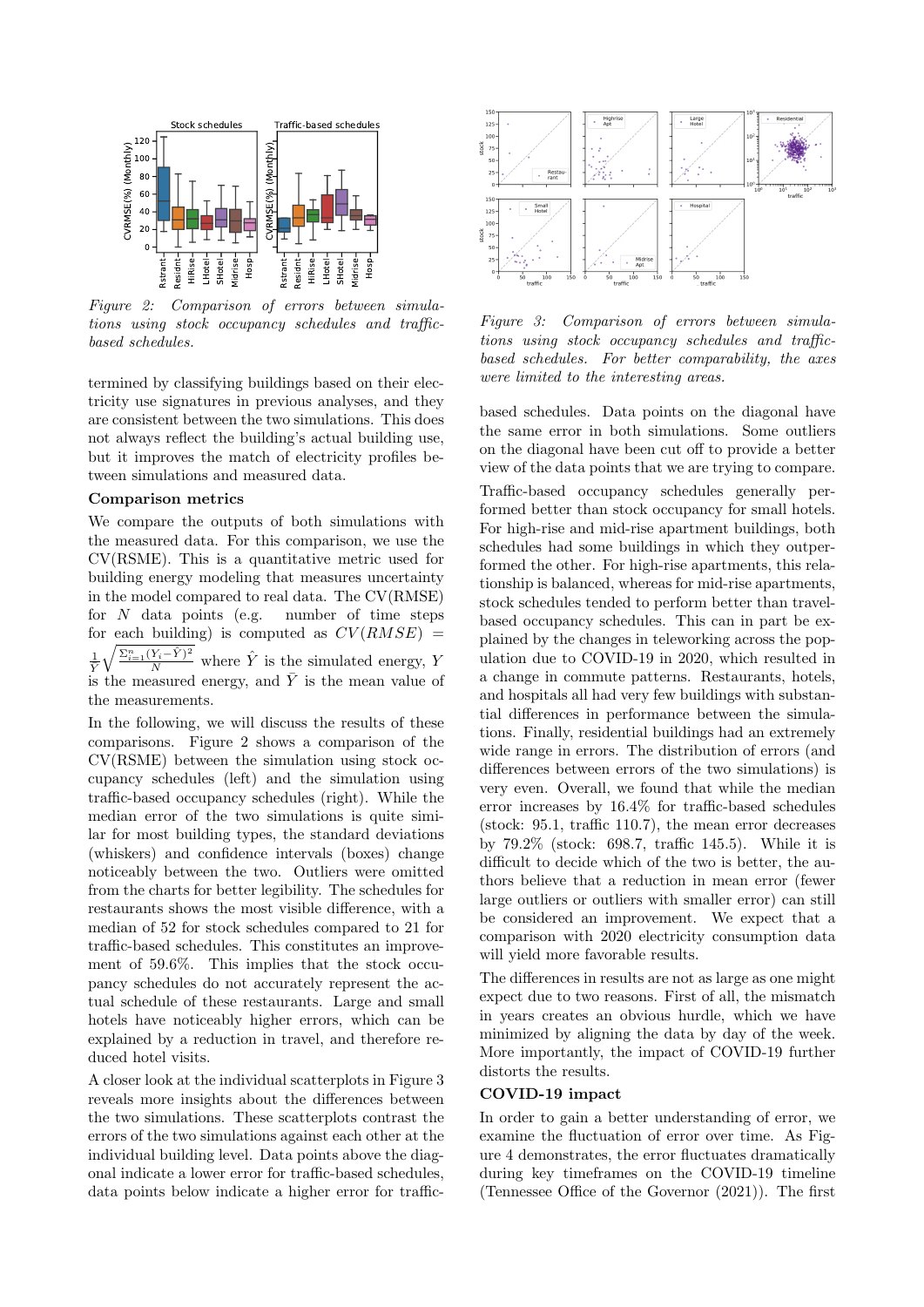<span id="page-6-4"></span>

Figure 4: The error for traffic-based schedule in residential buildings peaks during early COVID-19 response in March and April, and returning to similar levels as early in the year. Results for other types of homes and hotels display the same behavior.

COVID-19 case in Tennessee was recorded on March 5, 2020, with the first recorded case in Chattanooga following soon after on March 13, 2020. COVIDresponse in Tennessee began with recommendations to socially distance (March 13) and close schools (March 17), and led to the prohibitions of gatherings of more than 10 individuals (March 22) and Shelterin-Place order for Tennessee (April 2). This order was in effect from April 4 until April 30, but businesses were allowed to open on May 1, 2020. This big change in the population's behavior is clearly reflected in the error. The error throughout the remainder of the year remains at or below pre-COVID levels.

## Conclusion

We have presented a workflow to create occupancy schedules based on traffic data that was collected through a network of intersection sensors. The schedules were created through a combination of topological, geometric, and geospatial methods, and they were successfully integrated in an EnergyPlus model. The resulting occupancy schedules provide a customized view of building occupancy, which is sensitive to changes at an hourly, monthly, and seasonal scale. With the available traffic data, even shorter timeframes (e.g., 15 minutes) could be explored. As the traffic data is available in real-time, it could even be used to collect real-time occupancy estimates.

Due to data limitations, the comparison in this paper combined 2019 and 2020 data. Under normal circumstances, the impact of this comparison would be less severe, however, the changes in telecommuting behavior through COVID-19 were remarkable. Nevertheless, we were able to produce some promising results which will enable us to further optimize building occupancy schedules. Based on preliminary testing, we expect that a comparison which uses data for an identical time range will yield much better results.

The main objective of this paper was to demonstrate the co-simulation of the occupancy model and EnergyPlus. However, a more detailed analysis of the

impact of customized occupancy schedules will be an interesting future study, that is best undertaken for datasets with consistent temporal scopes.

For future work, this methodology can be extended to support different travel modes (such as pedestrians). This will not only introduce additional individuals, but it will also enable a more detailed record of whether drivers visited buildings in the same area, or whether they walked a longer distance to their destination, which will increase applicability of this methodology for areas with is a higher proportion of pedestrians, bicyclists, and public transportation users. Furthermore, point-of-interest data or GPS trace data could serve to further refine the methodology, and serve as a data source for validation.

Finally, it will be interesting to see this workflow applied to a larger area, as more and more sensors are installed in Chattanooga and other smart cities.

# Acknowledgments

This work was funded in part by field work proposal CEBT105 under US Department of Energy Building Technology Office Activity Number BT0305000, the Office of Electricity Activity Number TE1103000. This research was also funded in part by the National Geospatial-Intelligence Agency and Approved for Public Release, 21-142.

The authors would like to thank Amir Roth and Madeline Salzman for their support and review of this project. They would also like to thank Mark Adams for his contributions to the AutoBEM software for model generation, and Jibonananda Sanyal for AutoSIM contributions for scalable simulation.

#### References

- <span id="page-6-3"></span>Alharin, A., Y. Patel, T.-N. Doan, and M. Sartipi (2020). Data analysis and visualization of traffic in chicago with size and landuse-aware vehicle to buildings assignment. In J. Nichols, B. Verastegui, A. B. Maccabe, O. Hernandez, S. Parete-Koon, and T. Ahearn (Eds), Driving Scientific and Engineering Discoveries Through the Convergence of HPC, Big Data and AI, pp. 518–529. Springer International Publishing.
- <span id="page-6-0"></span>ASHRAE and Illuminating Engineering Society (IES) (1989). 90.1-1989. Energy Efficient Design of New Buildings Except Low-Rise Residential Buildings.
- <span id="page-6-1"></span>Berres, A., P. Im, K. Kurte, M. Allen, and J. Sanyal (2019). A data-driven urban scale mobility model for estimating building occupancy for energyplus. In ASHRAE Building Performance Analysis Conference. Denver, CO (USA).
- <span id="page-6-2"></span>Berres, A., P. Im, K. Kurte, M. Allen-Dumas, G. Thakur, and J. Sanyal (2019). A mobility-driven approach to modeling building energy. In Proceed-